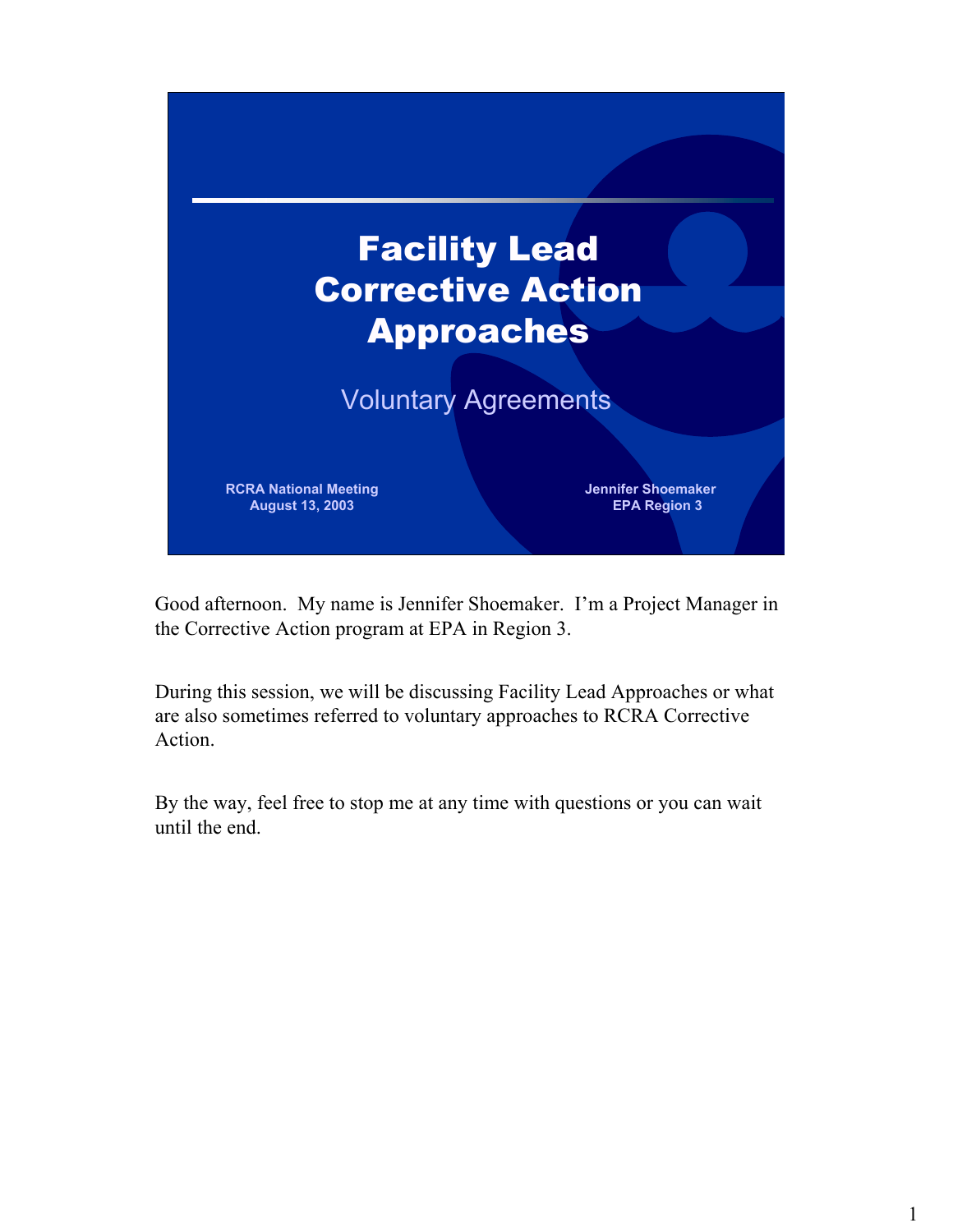

First, I would like to give you an idea of what we plan to cover during this session. I'm going to start off by talking about some of the general principles of the facility lead approaches and how Region 3 is using their Facility Lead Program to help to meet our GPRA goals. Rick Ehrhart from Region 6 and Daniel Clanton from Arkansas' Department of Environmental Quality will talk about their program and how it is working.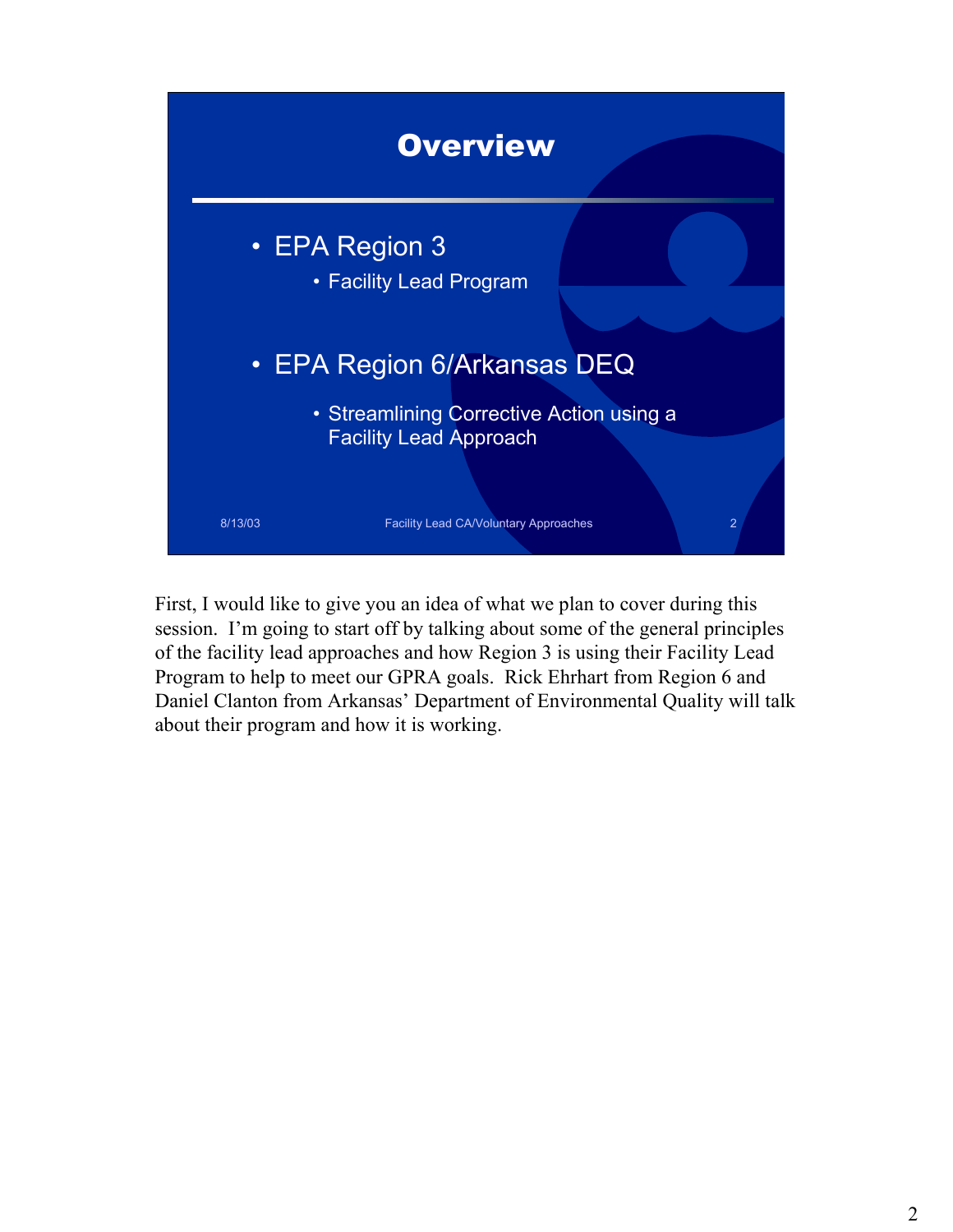

Depending on the site, there are many tools that can be used to implement Corrective Action. Facility Lead Agreements are tools that Region 3 has used recently and have gotten positive results. There are many facility lead or voluntary approaches being used in other states or regions. While I'm not versed on the details of all the other programs, I can talk about how Region 3 has chosen to implement the general ideas through our Facility Lead Program.

Sometimes these agreements are called "Voluntary Agreements". In Region 3, we refer to these documents as "Facility Lead Agreements" because we don't consider the work "voluntary"  $-$  it is performed by facilities to fulfill their RCRA Corrective Action responsibilities.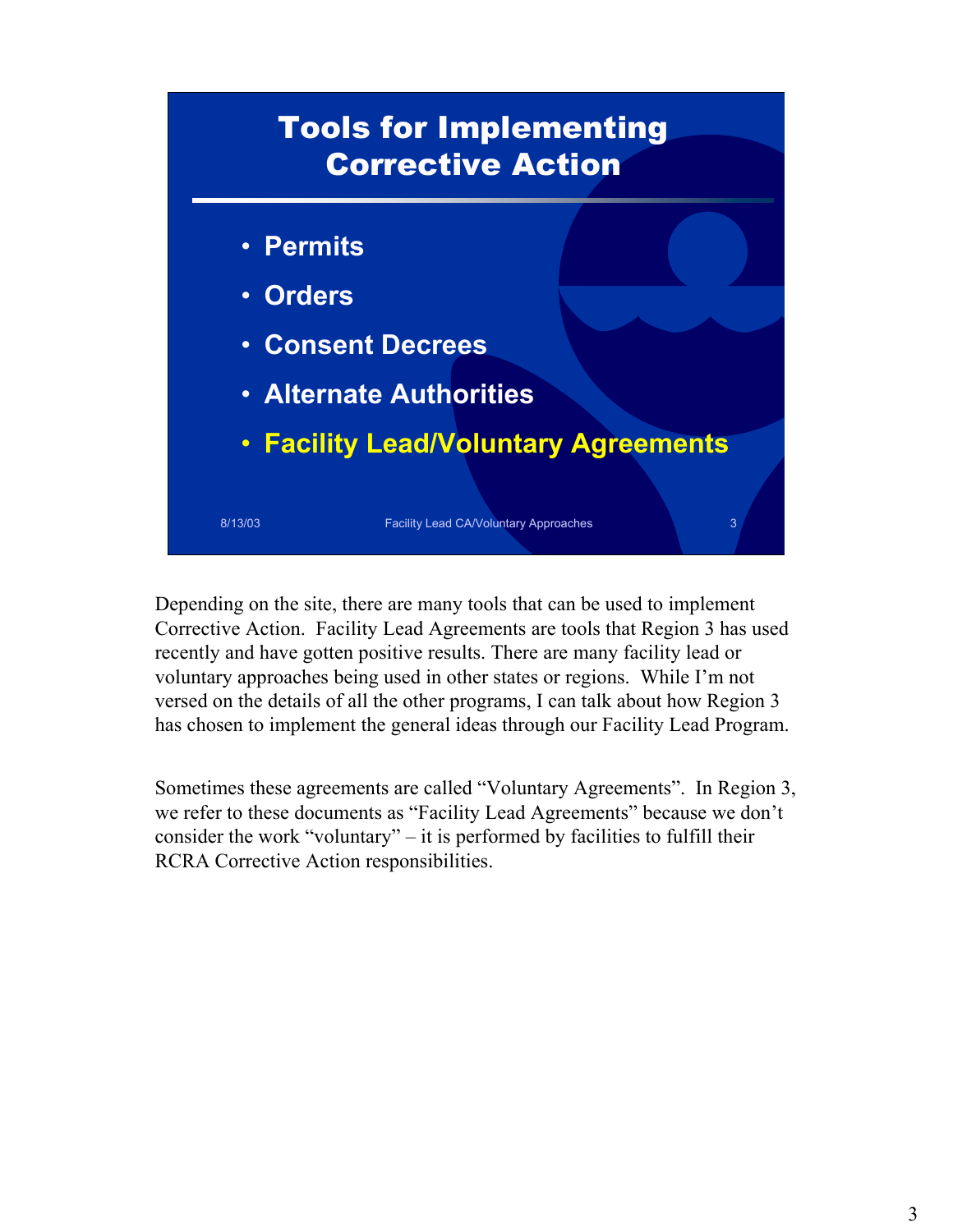

The Facility Lead Agreements that Region 3 uses are non-negotiable, generic agreements to perform Corrective Action activities at a particular site. It's basically a commitment by the facility that the work will be consistent with EPA's goals – both short term and long term. They are alternatives to permits or orders.

Because these are agreements or commitments – depending on the term you would like to use – they are not enforceable and are not meant to be. If an enforceable document is necessary to get the work done at a site, then one of the other tools I listed earlier would be a better fit.

I'm going to repeat this last concept a few times because I think it's really important to reinforce. Work performed under a Facility Lead Agreement will be equivalent in terms of quality to work performed under other legal mechanisms. Oversight by the Agency of corrective action remains the same once the Agreement is completed. We have the same expectations.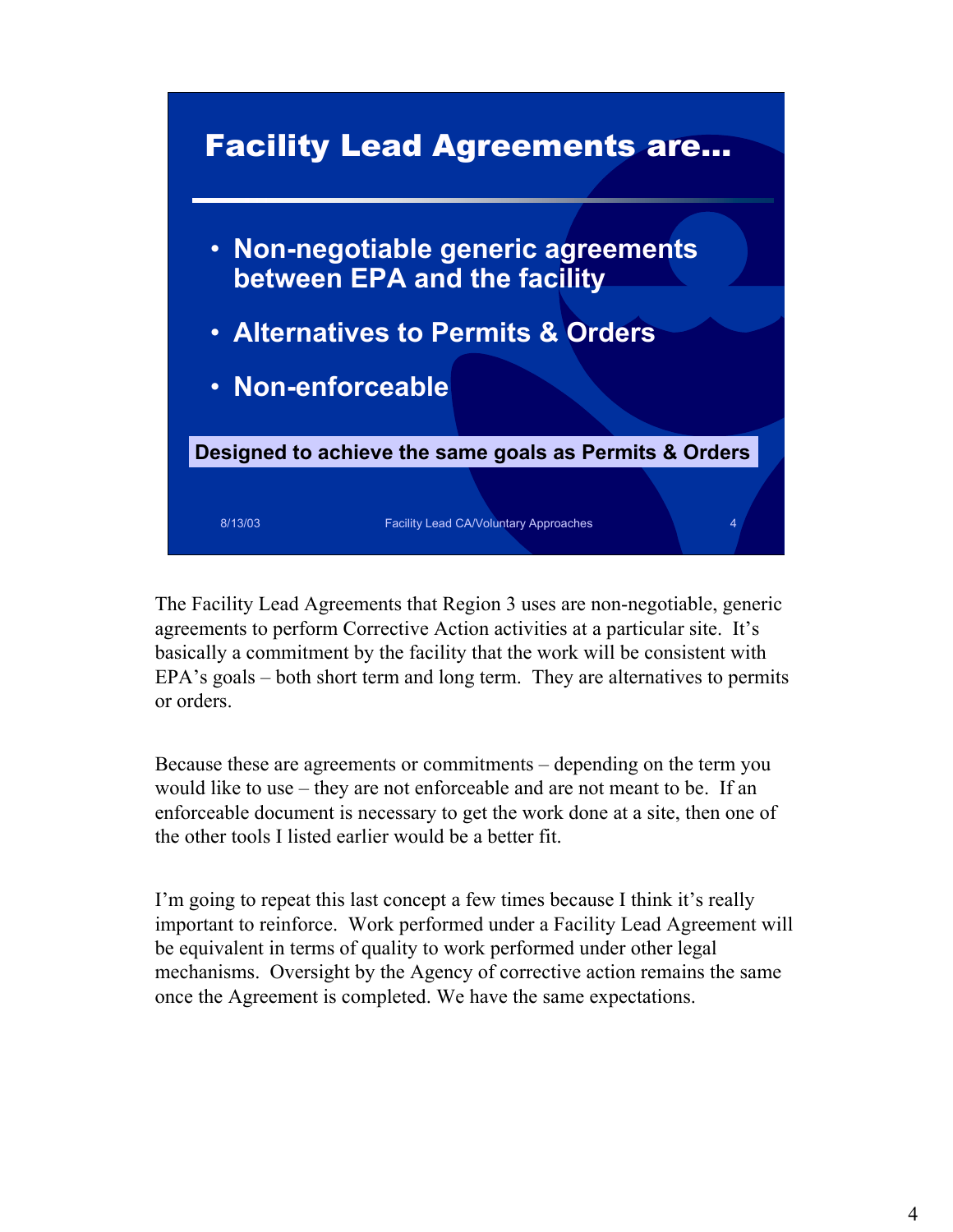

Again, like I mentioned earlier, there are many other facility lead or voluntary approaches being used across the country in other states or regions. Region 3 had specific reasons why this approach was a good fit.

In Region 3, Facility Lead Agreements came about as an outgrowth of the Environmental Indicator program and RCRA Reforms. The RCRA Reforms encouraged the Regions to think about how to focus less on process and become more results oriented. When the Environmental Indicator and GPRA goals were announced, Region 3 evaluated their universe of 284 high priority Corrective Action facilities and realized some creative ideas were needed to get work done faster and achieve these goals by 2005.

Region 1 had already started to implement a similar program and Region 3 used some of those same concepts to come up with our Facility Lead Program.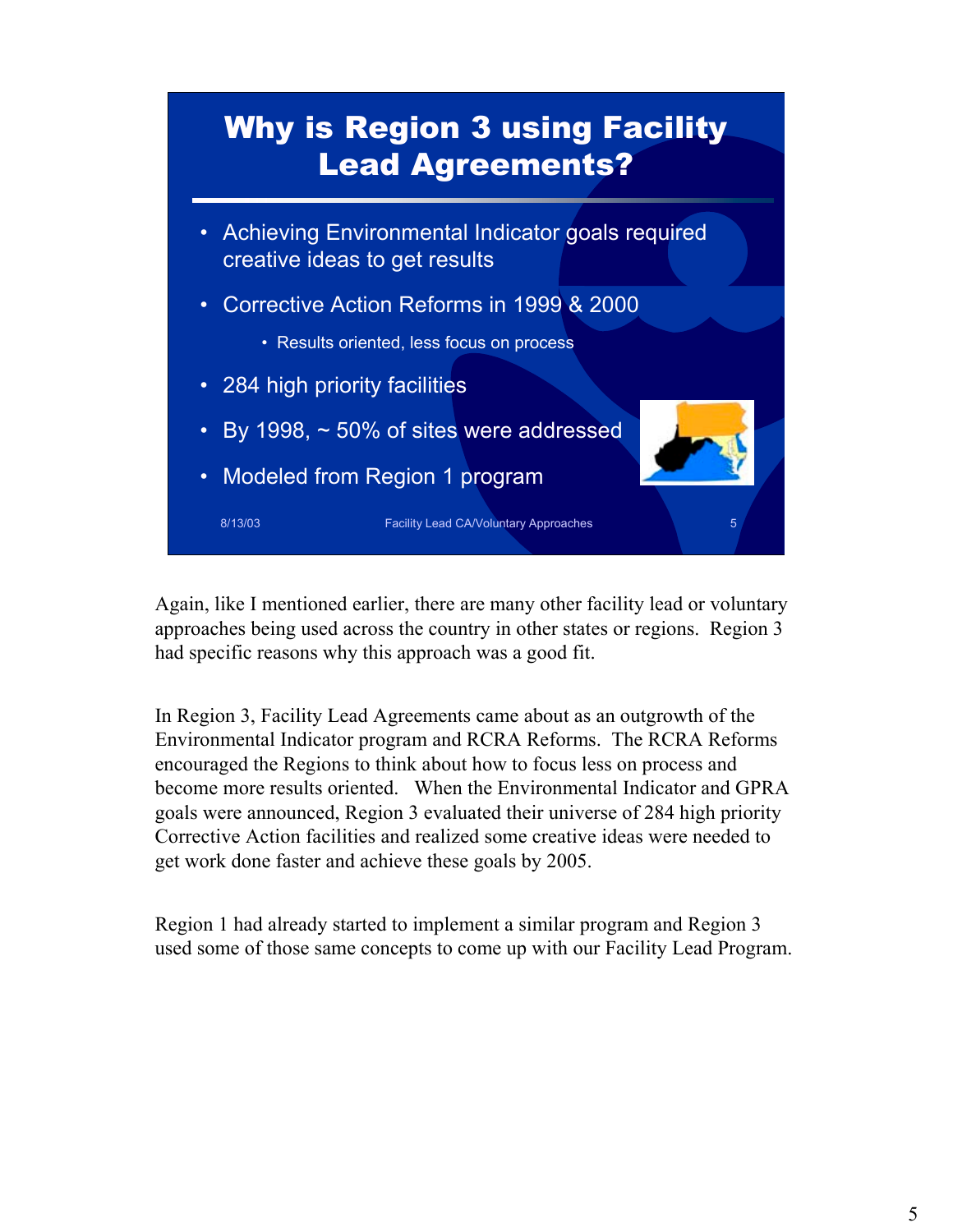

The goals of the Facility Lead Agreements are really focused on getting results as quickly as possible by optimizing our resources and relying on frequent communication. The lines of communication have to be well established for the program to work.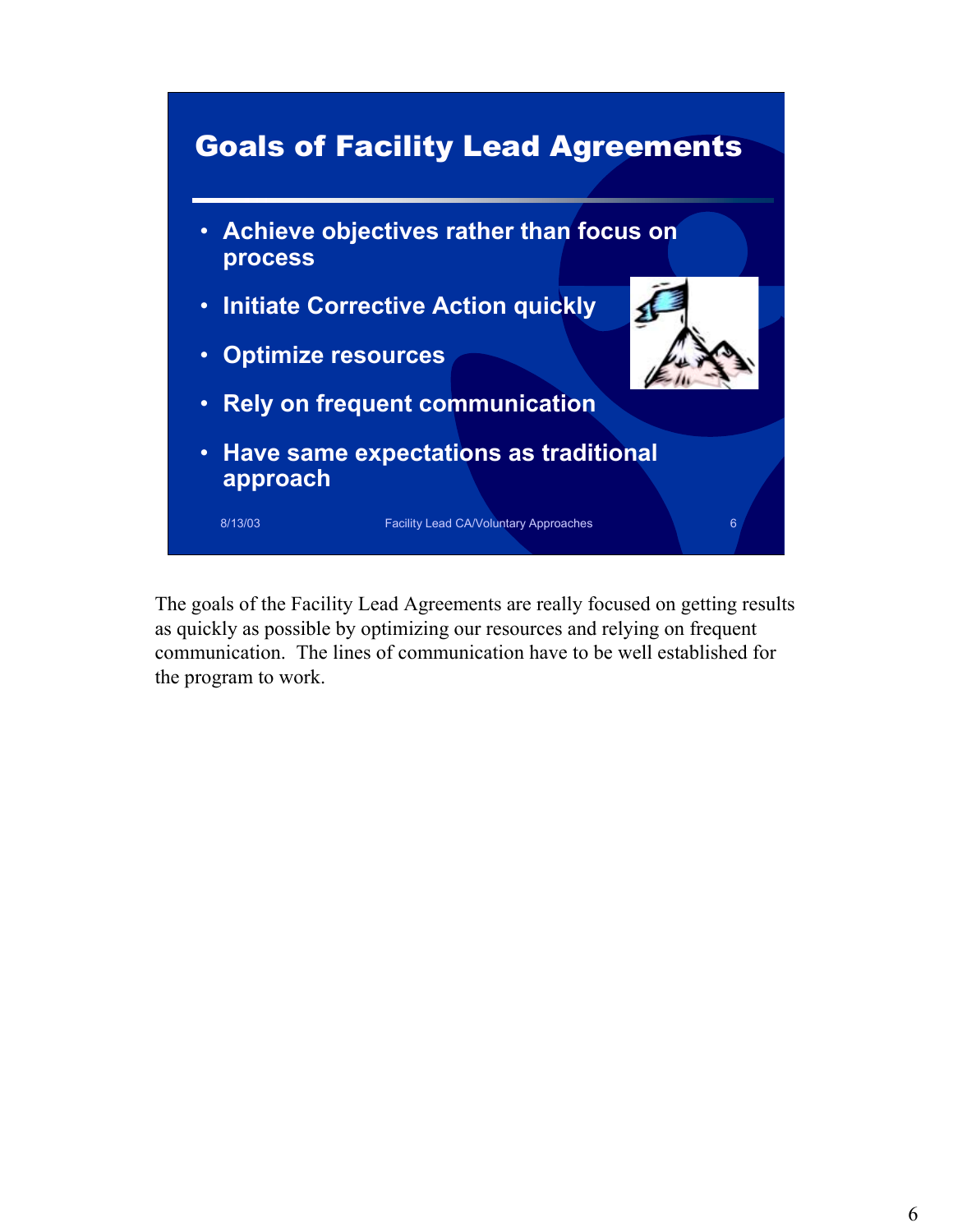

I've listed some of the components of a Facility Lead Agreement that are similar to traditional mechanisms.

Just like work performed under a permit or an order, meeting the Environmental Indicators is our primary short term goal  $-$  the EI Assessment identifies data gaps early and focuses the beginning stages of work. Workplans are developed by the facility for EPA review and comment, just like under the traditional permits or orders. An investigation is undertaken, the details of which would vary depending on the complexity of the facility.

In the Facility Lead Agreement, the Agency's rights are reserved in a similar fashion to a permit or an order. And, public participation plays just as important of a role during the process.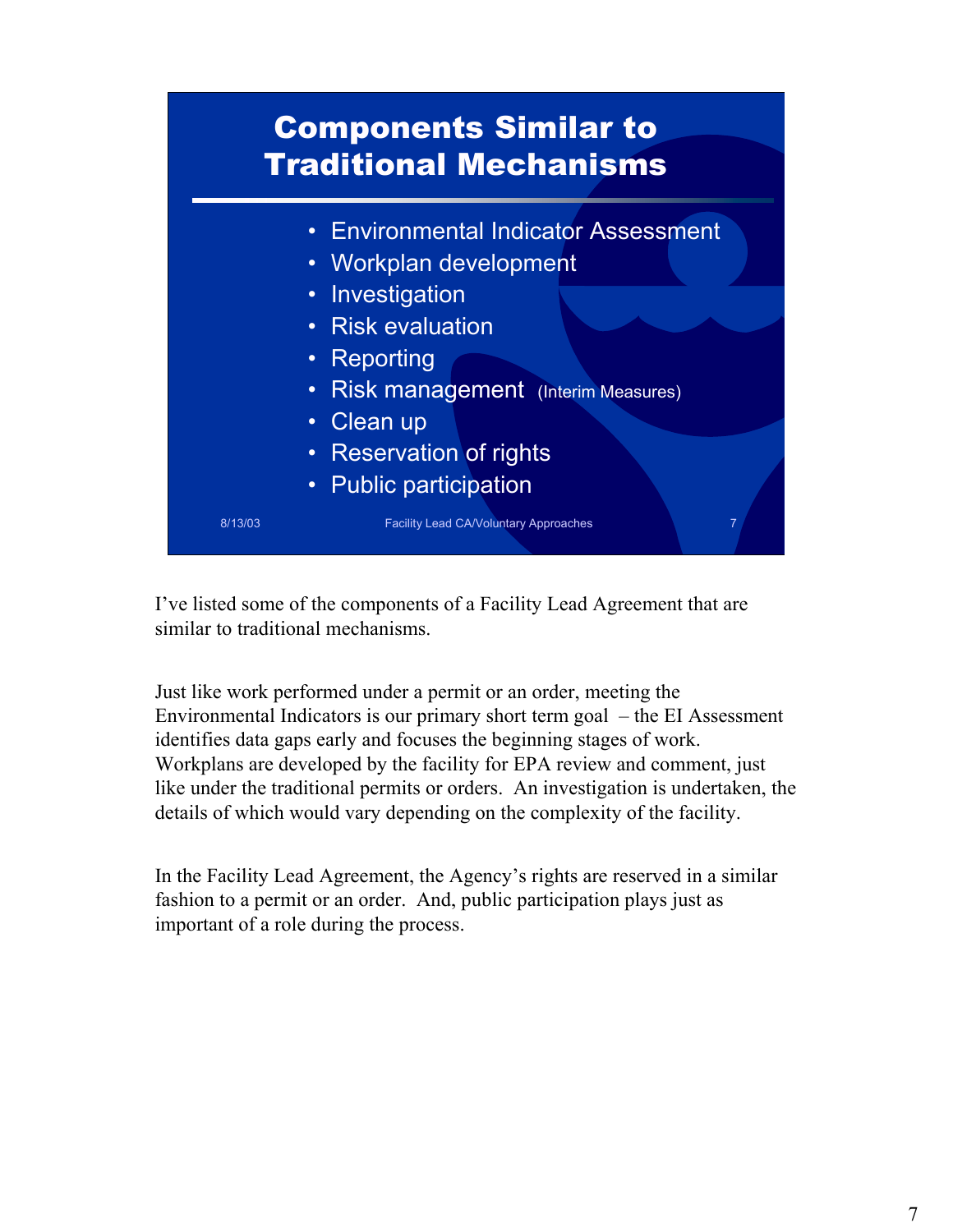

Here I've listed a few areas where Facility Lead Agreements differ from traditional mechanisms. Since the Facility Lead Agreement documents the facility's commitment to achieving the RCRA goals, it can be used during all stages of corrective action – from investigation through remedy selection and implementation to completion.

As opposed to some permits and orders, Region 3's Facility Lead Agreements measure progress through performance based language. This includes committing to determining the nature and extent of contamination, evaluating and MEETING (which is a key concept) the EIs, conducting effective public participation, and communicating frequently with the regulator.

Because this document is not enforceable, no stipulated penalties are included. Also, dispute resolution sections are not in the Agreement. If the project needs those components to move the project forward, then a Facility Lead Agreement is not really the right tool.

And there really is an expectation that very frequent, informal communication, such as through email, telephone or face-to-face meetings, will be how decisions are made at the site. Communicating this way makes the project move faster.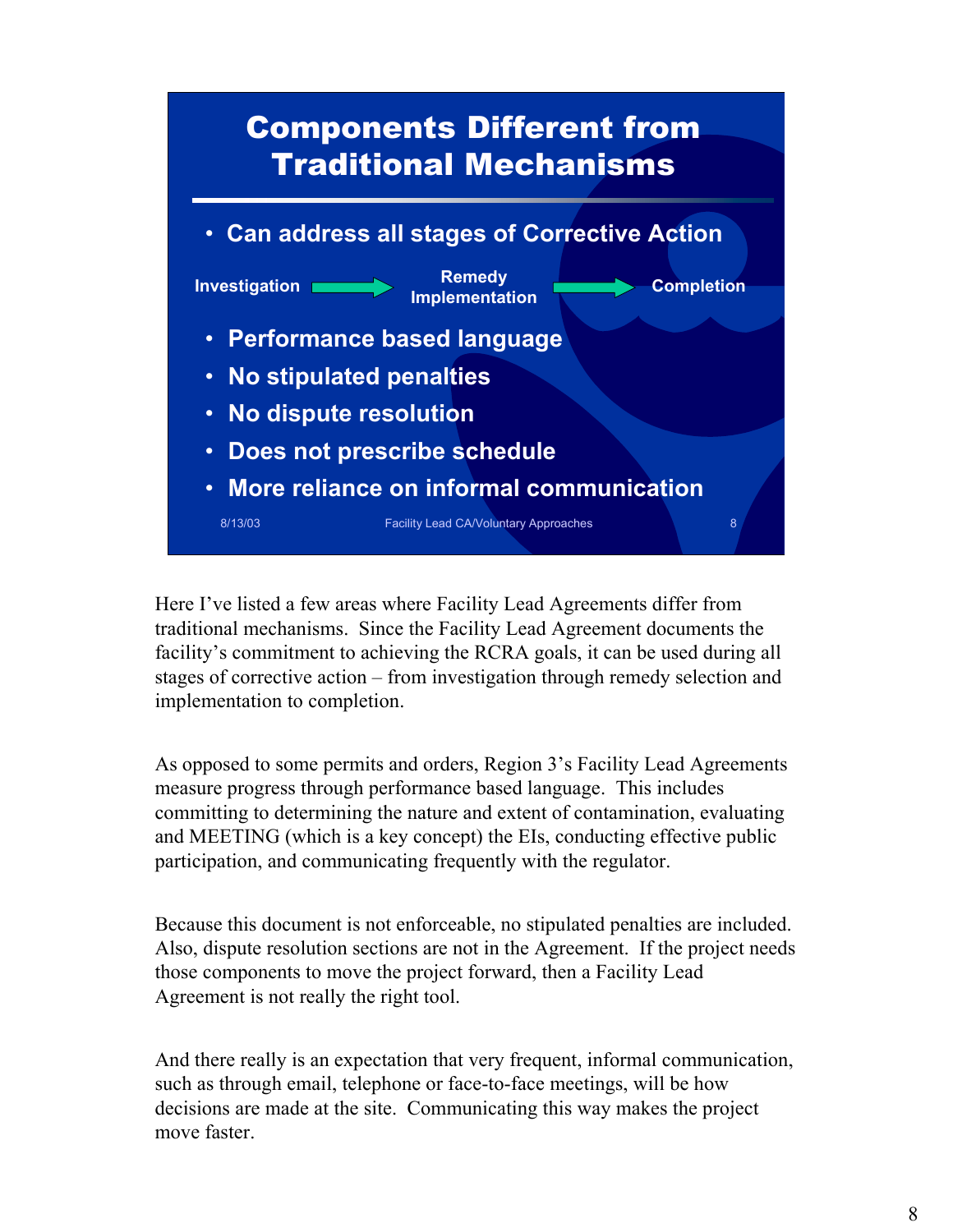



There is an upfront time saving for the regulator by eliminating the resource intensive development and negotiation period for a permit or an order. Since the facility is agreeing to perform the work, there is no need to develop a findings of fact section. Region 3 has developed a generic Facility Lead Agreement that is non-negotiable.

An administrative record is not required upfront during the execution of the facility lead/voluntary agreement. However, an administrative record will become important later and preparation will eventually become necessary to support public participation when significant interim measures and/or remedies are proposed. So, ultimately, eliminating these pieces leads to getting in the field quickly and getting started.

The risk for the regulator is low because, if the relationship under the Agreement falls apart, a permit or an order is always available as a fallback. Plus, the data that's been collected or progress that was made can provide additional support for issuance of a permit or order later if the facility does not follow the terms of the Agreement. In the Agreement, all of the Agency's rights are reserved.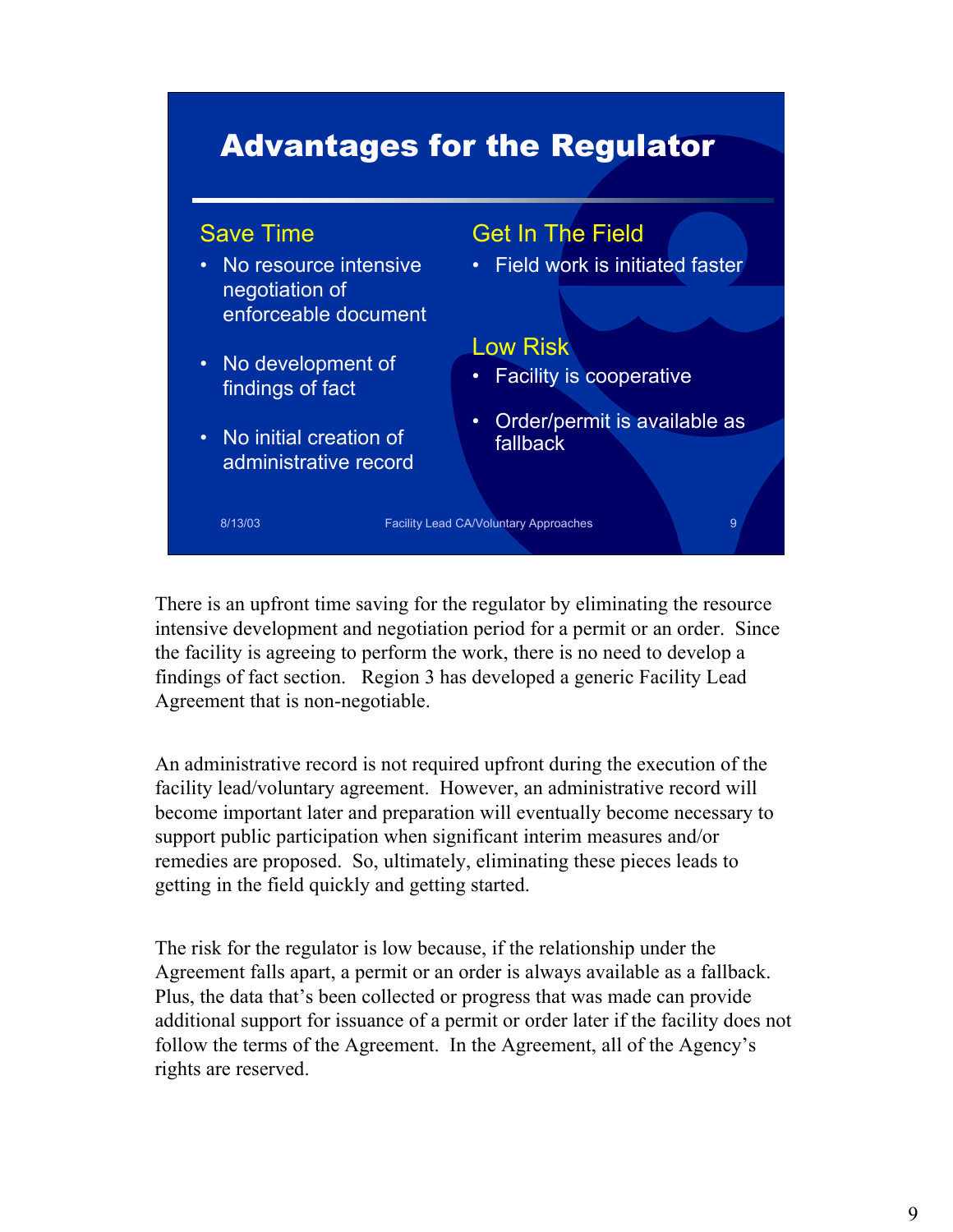

I'm putting myself in the facility's shoes to give you some of what we see are some of the advantages for a facility to commit to Region 3's Facility Lead Agreement. There is the same resource savings with eliminating the negotiation period. The facility has more control on their schedule and budgeting since this isn't included in the Agreement but decided as the process moves forward.

Some facilities feel there is a stigma attached to being issued an order, which is not there for an "Agreement". Also, it provides a mechanism for the facility to get Agency feedback and approval of work before resources are committed.

And, in the end, since this is not an enforceable document, the company can withdraw from the program if it isn't working for them and fall back on the more traditional options.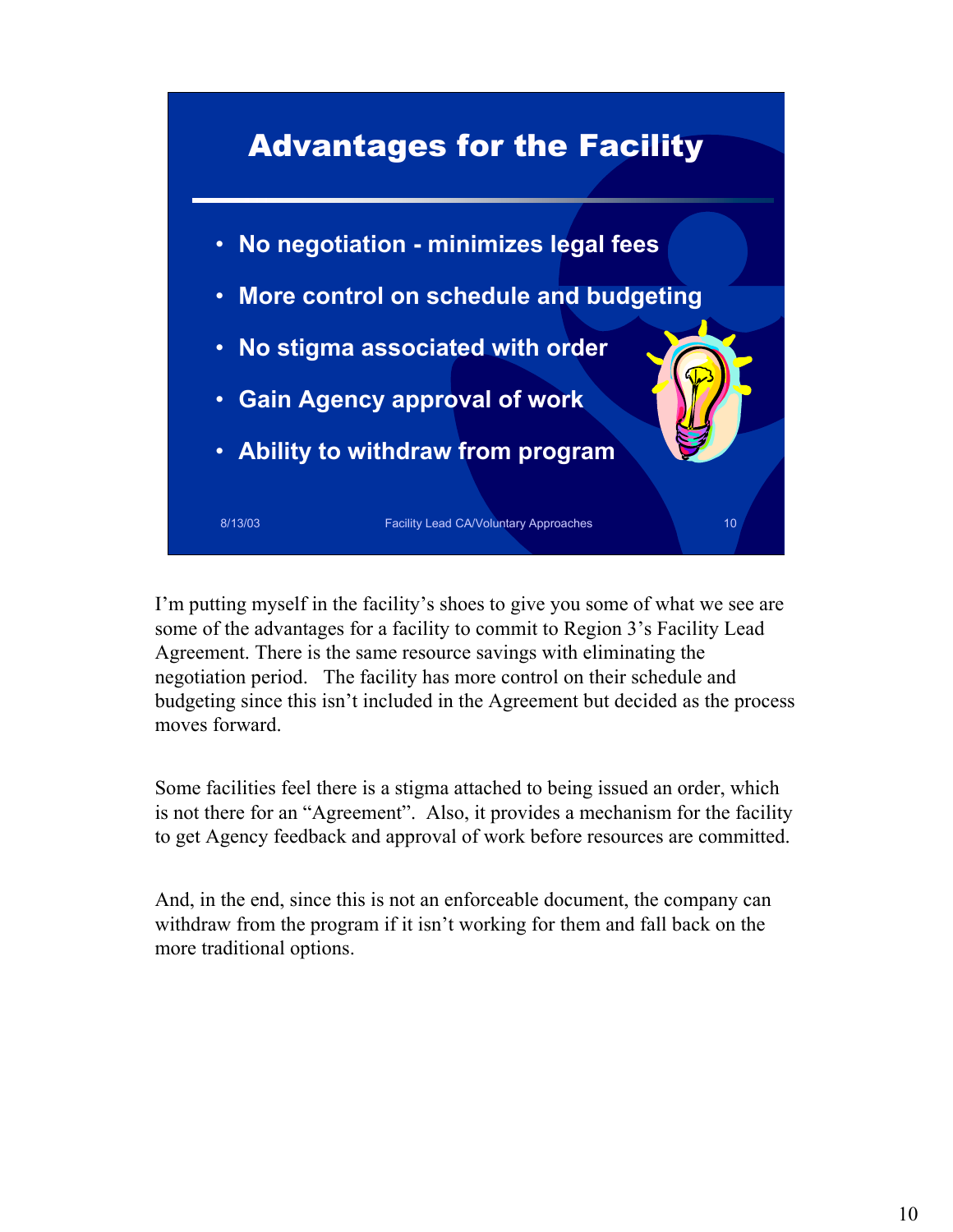

These are just a couple of disadvantages that we have heard from facilities regarding having a Facility Lead Agreement in place. There are probably others and maybe they will come up later in the session.

Some facilities need an enforceable document to get funding for corrective action activities. The Agreement sometimes can't be used for that purpose.

In cases where sites change owners or change who is responsible for the cleanup, the agreement is not transferable. Some other arrangement would need to be made in those cases.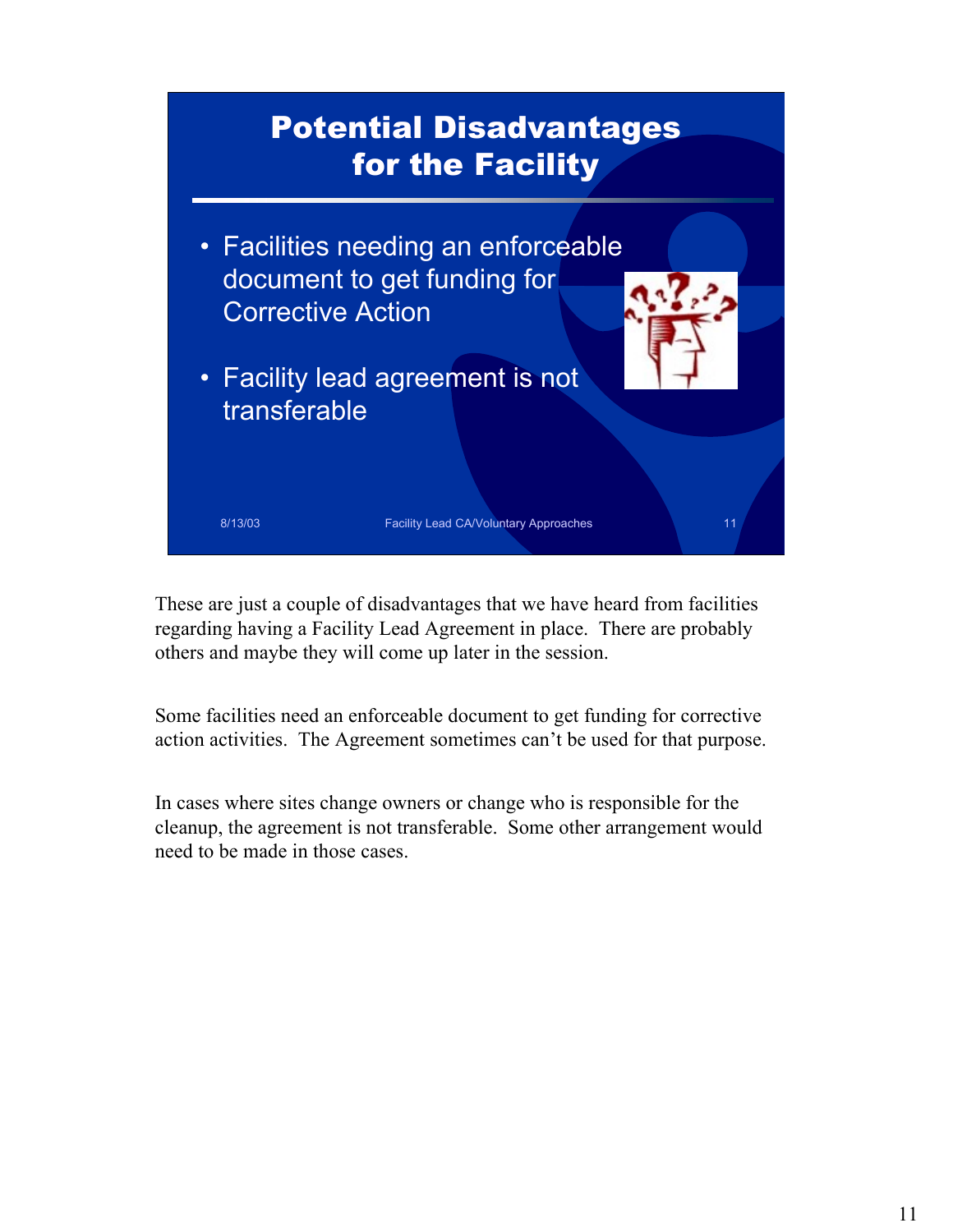

For the Facility Lead Program to work, we have seen that there are certain criteria that make facilities good candidates. The facility should have a good compliance history and a cooperative attitude. The facility has to agree not to contest jurisdiction to complete Corrective Action. Probably one of the most important things is that the facility is motivated to investigate and cleanup the site. And lastly, EPA and the State both need to agree that the site would benefit from having an Agreement in place, in lieu of another instrument.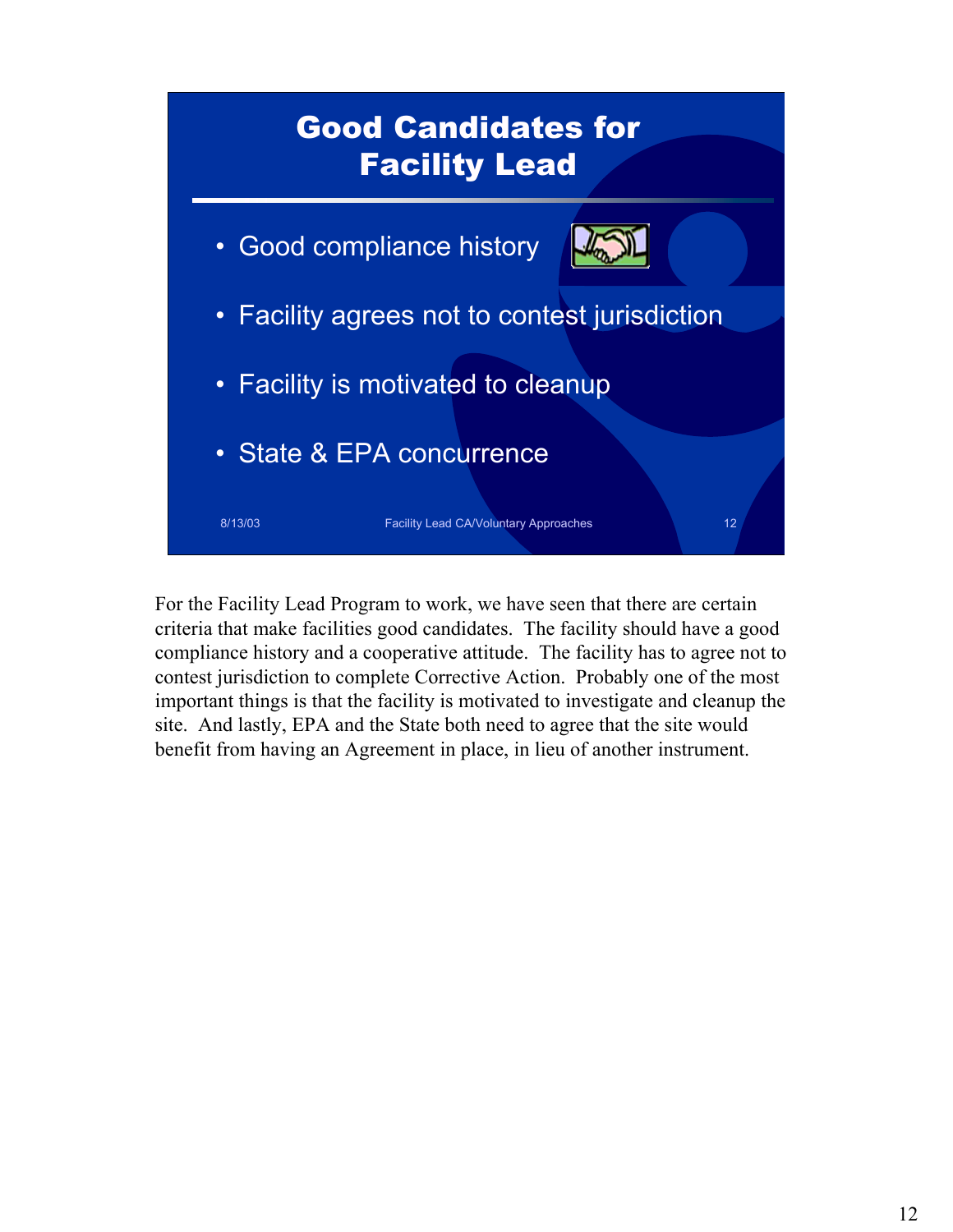

When we decide that a facility could be a good candidate for the program, we have a meeting where we discuss the details and current status of the site and then brief them about how the Agreement would work. If the facility is willing, the Agreement is then mailed to them with an invitation into the program. The letter asks for a letter of commitment from the company that they will fulfill the goals of the program within 30 days. A workplan is due 60 days later.

We then follow the more traditional routes of reviewing the work plan, meeting to resolve issues and try to get in the field as soon as possible.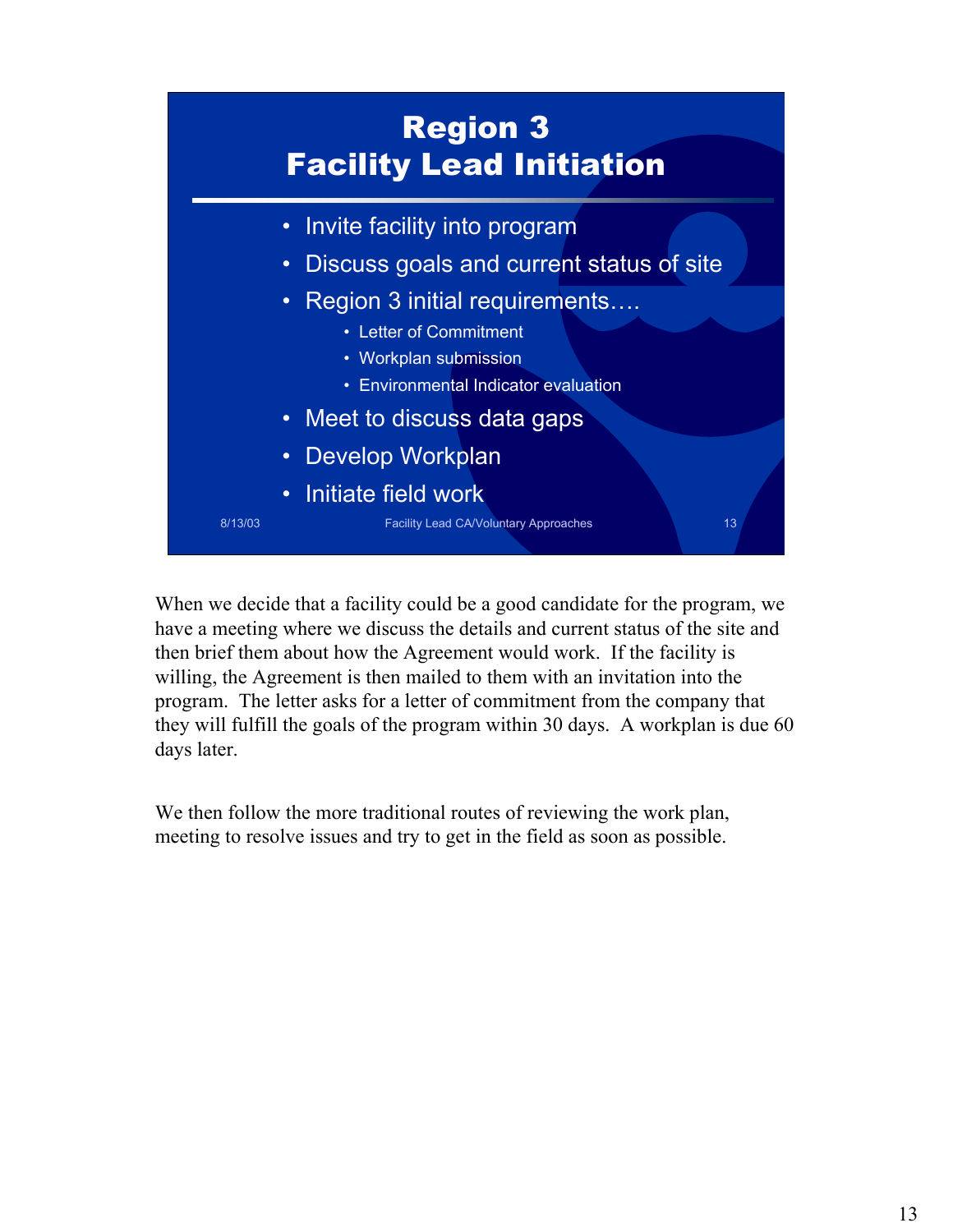

After the Agreement is in place, the investigation begins. The facility conducts the field work with the regulator providing some level of oversight. The facility evaluates the data and communicates the results to the regulator. Sometimes, the facility doesn't go through the exercise of preparing a complete investigation report at this time. EPA, the State, and the facility will plan a working meeting to go through the data together and mutually agree on the next investigation steps. The decision is documented through some type of  $correspondence - like a letter or email. Then, the facility moves right into$ developing a workplan for the next phase of work. A final report is prepared at the end.

This process works well to remobilize field equipment quickly and keep the project moving forward.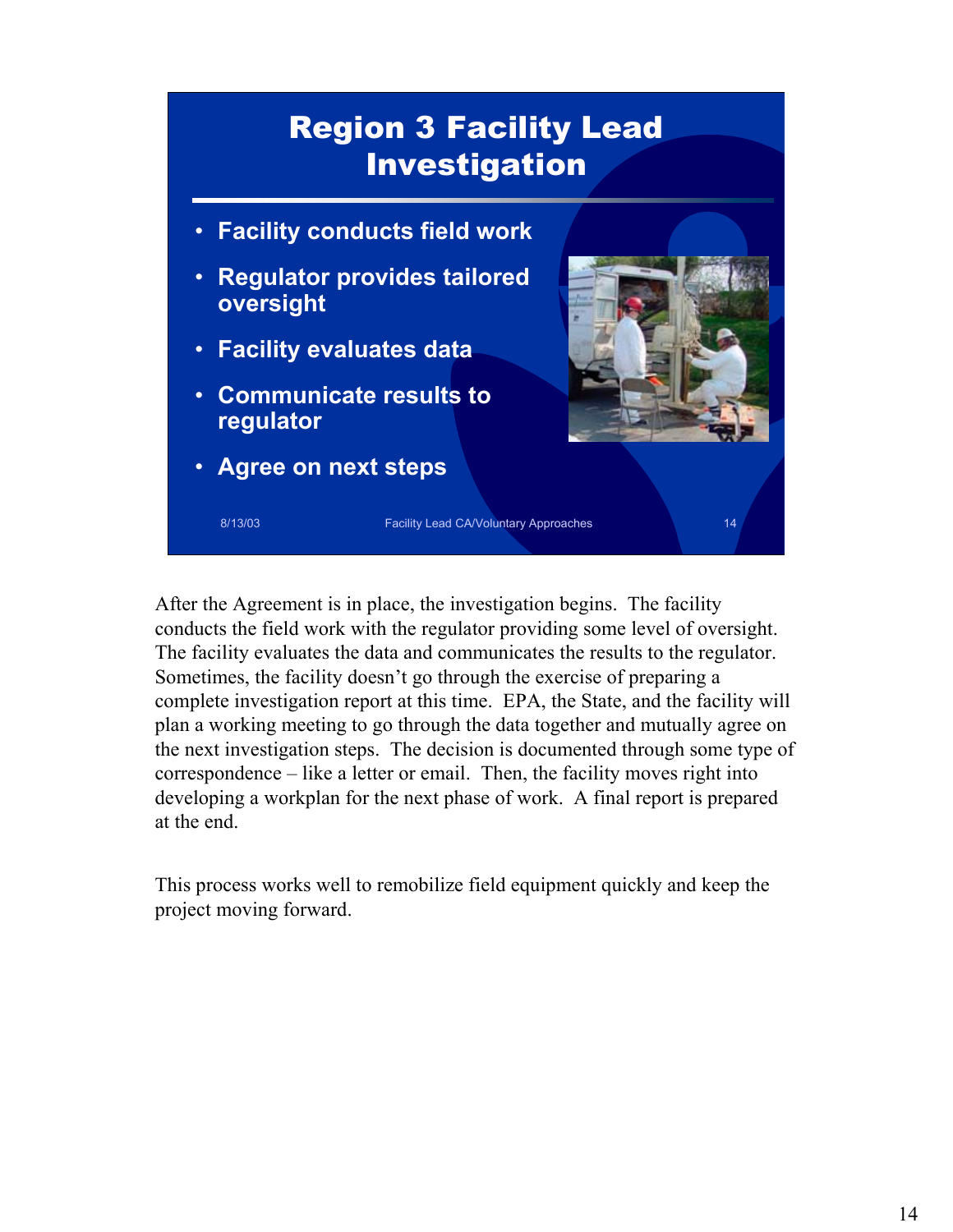

If some type of cleanup is necessary, the remedy selection or interim measure cleanup under a Facility Lead Agreement is the same process as under a permit or order. The facility proposes the remedy, we discuss the options, put it out for public comment and get started.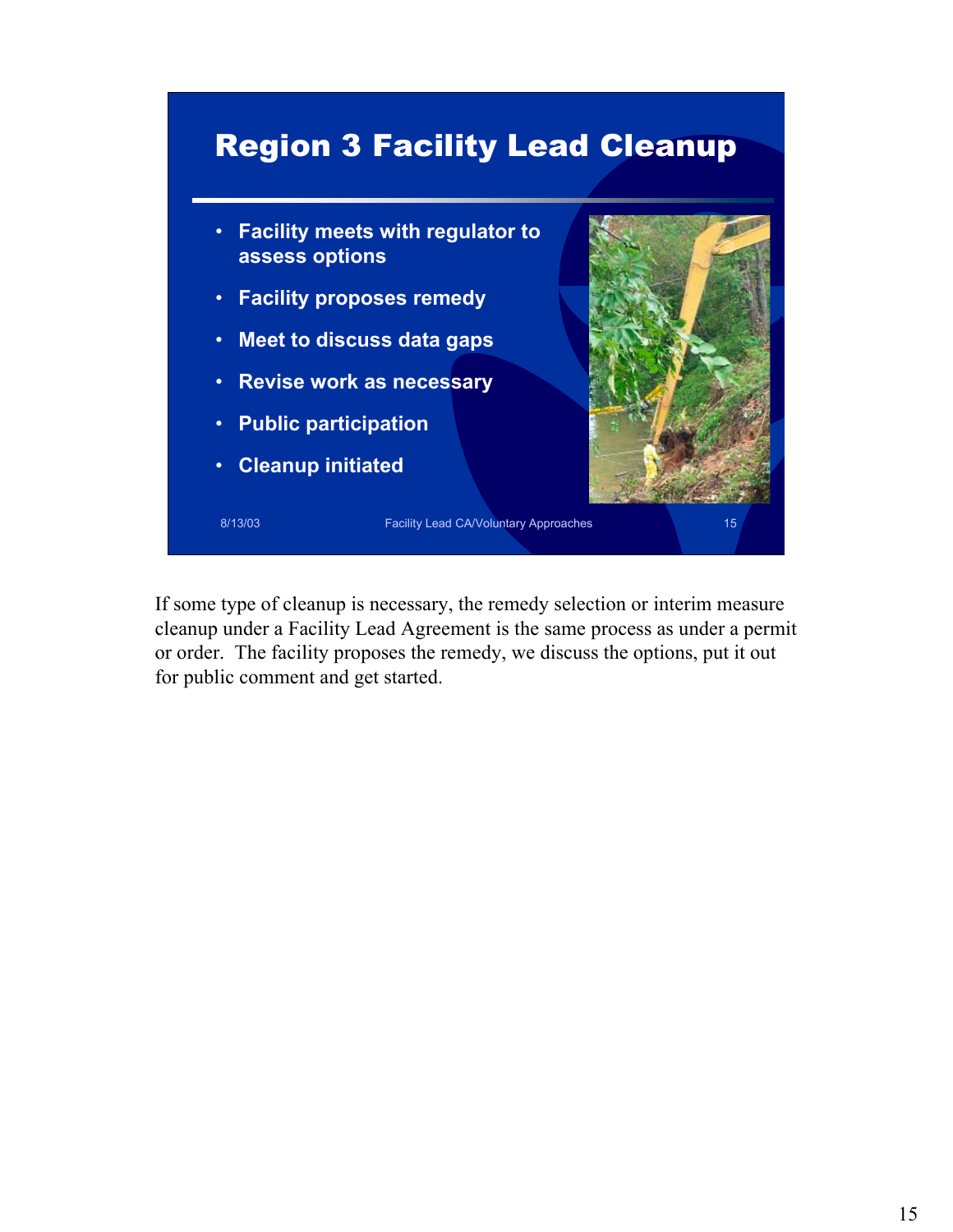

When it becomes time to make the determination that a site has completed corrective action  $-$  either with controls or without  $-$  Region 3 issues a Statement of Basis and provides an opportunity for public comment. The Statement of Basis is a document that will describe the history, the investigation results, the details of any cleanup implemented and the details of the completion proposal.

If there are no significant comments on the proposal, we issue a Final Decision that includes the Completion Determination. If controls are needed (engineering or institutional) then we've used a Facility Lead Agreement to implement the details.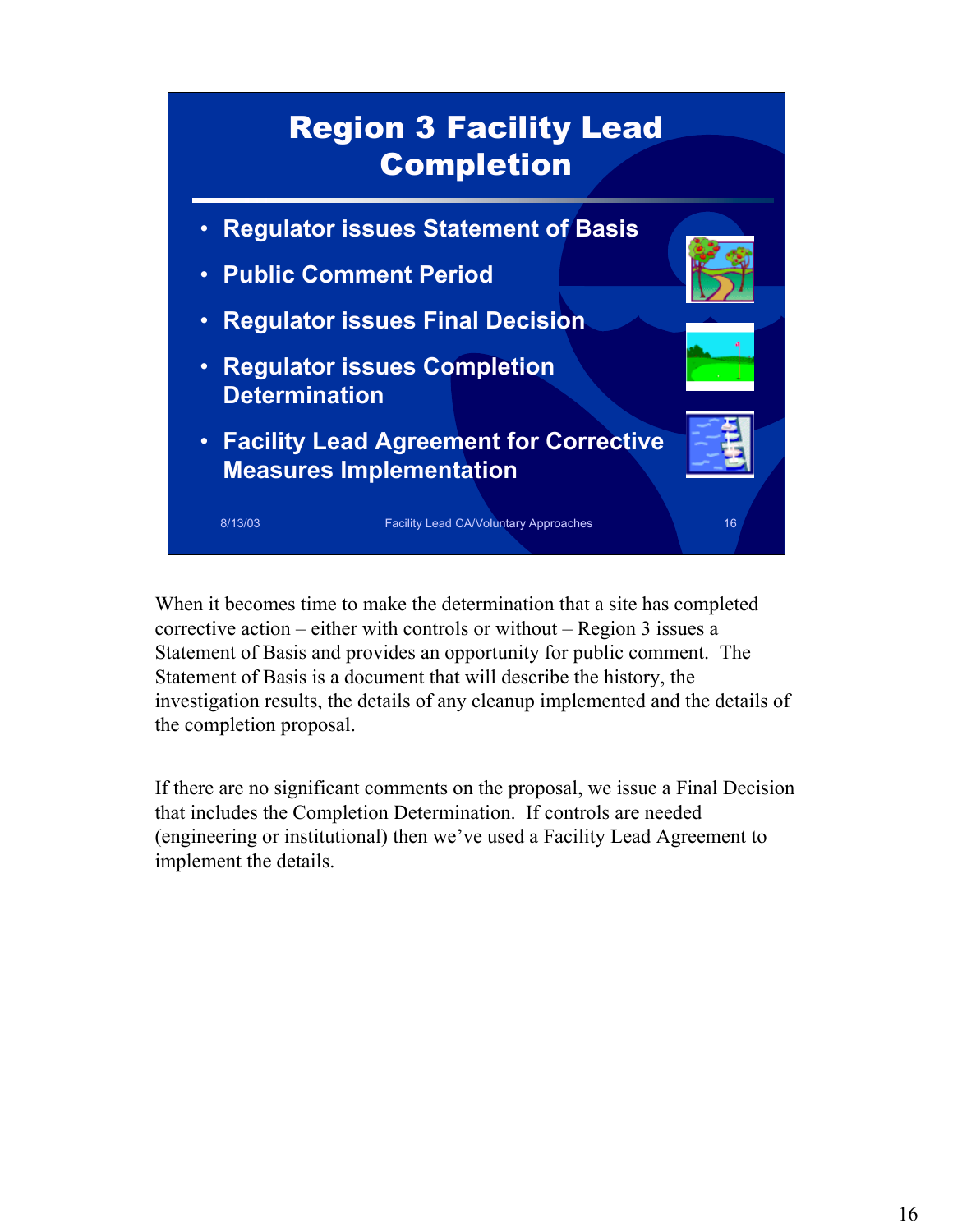

Region 3 currently has 25 facilities participating in the Facility Lead Program.

If you would like some more information, you can visit the section of our regional website that is dedicated to the Facility Lead Program. I've included the web address here. You can take a look at the Agreement, read about a few of our success stories and get some additional details.